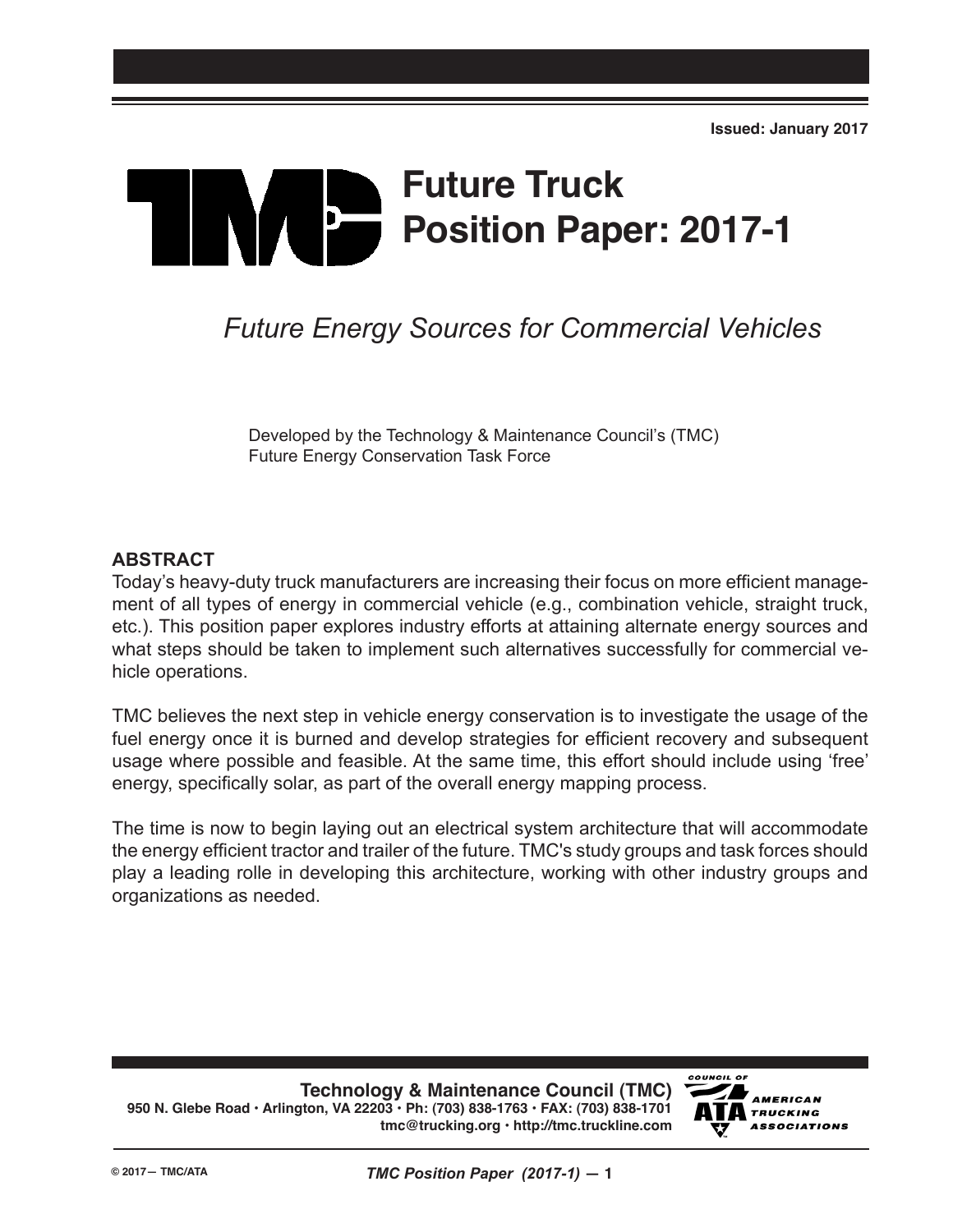#### **INTRODUCTION**

Today's heavy-duty truck manufacturers are increasing their focus on more efficient management of all types of energy in commercial vehicle (e.g., combination vehicle, straight truck, etc.). This position paper explores industry efforts at attaining alternate energy sources and what steps should be taken to implement such alternatives successfully for commercial vehicle operations.

Clearly, the primary source of energy for today's commercial vehicles is fuel — diesel, gasoline, CNG, LPG, etc. For decades, the drive to conserve energy has reduced fuel consumption by improving fuel mileage. A variety of tactics [e.g., policies, training, and devices to optimize miles per gallon (MPG)] have been developed and implemented. Significant progress has taken place in fuel economy or MPG improvement using a wide-ranging approach to the problem. Methodologies include tire design and pressure monitoring systems, airflow improvement, fairings, drivetrain improvements, engine size/efficiency, and weight reduction, to name a few.

TMC believes the next step in vehicle energy conservation is to investigate the usage of the fuel energy once it is burned and develop strategies for efficient recovery and subsequent usage where possible and feasible. At the same time, this effort should include using 'free' energy, specifically solar, as part of the overall energy mapping process.

#### **ENERGY SOURCES VS. ENERGY CON-SUMERS**

The obvious energy source in the truck is fuel. Once the engine is running and the truck is underway, energy from the burned fuel results in a significant amount of secondary energy (beyond that used for propulsion) that is generally lost or wasted. Heat is by far the major form of secondary energy that is lost (via the radiator and exhaust gases). Lagging far behind heat are vibrational energy losses.

Technology now exists that can recover these types of lost/wasted energy:

- Waste heat from radiator and exhaust gases
- Regenerative braking energy (currently dissipated as heat in brake drums)
- Energy from suspension system motion (currently dissipated as heat)
- Energy from engine, chassis, and trailer vibration

Once recovered from these secondary sources, energy can be stored or re-used immediately by energy-consuming components in the truck. Energy consumers in the truck can be any of the following:

- Propulsion motors (hybrid vehicle)
- Driver comfort (heat, air-conditioning, sleeper loads)
- Lighting (internal and external)
- Engine accessories (e.g., electric fan/ water pump, electric power steering, electric fuel pump, etc.)
- Driver accessories (e.g., radios, computers, telematics, liftgates, etc.)

What is clearly missing at this point is the strategy for seamlessly integrating *energy sources* in the truck with *energy consumers*. Presently available are a variety of aftermarket energy recovery devices that effectively collect secondary energy, convert it to electrical form, and make it available for immediate use or storage. Some manufacturers of these devices offer only the collection/recovery device. Examples are energy recovery from suspension and vibration motion, and solar energy collection. Manufacturers of regenerative braking systems offer:

- the recovery/generation portion,
- the storage portion (via ultracapacitors or lead-acid batteries), and;
- the consumption portion (motive force or energy)

while manufacturers of waste heat recovery offer energy recovery and immediate re- use via a turbine coupled into the drivetrain.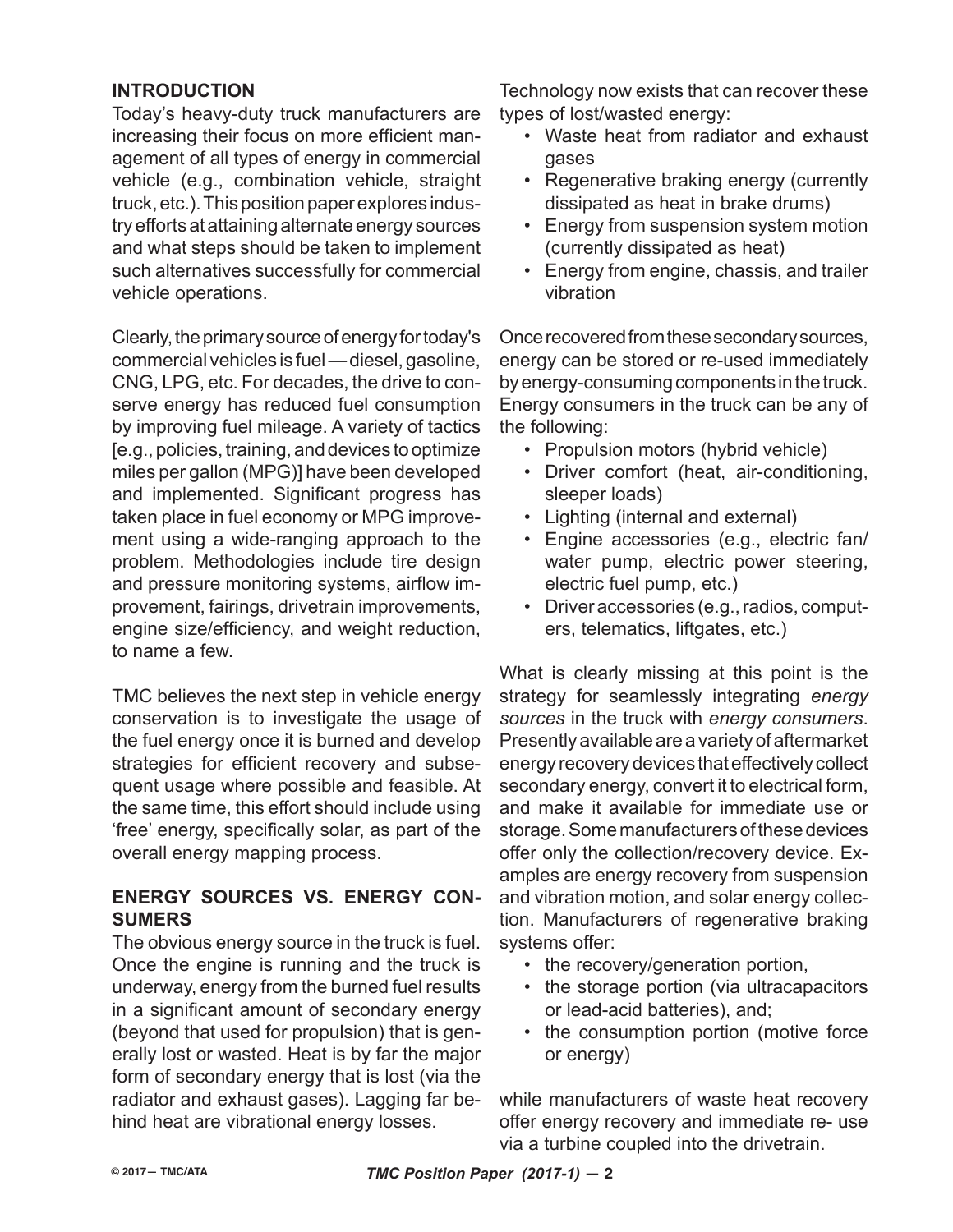Below is a summary of the various types of energy recovery devices and systems currently available as aftermarket options along with proposed goals/positions for each.

#### **A. Waste Heat Recovery (WHR)**

Waste heat is significant but cannot be fully recovered. The strategy of recovering waste heat depends on the quantity and quality of the heat.

The Organic Rankine Cycle (ORC) operates with organic fluids with a lower boiling point and higher vapor pressure. It allows working with the lower heat temperatures found in trucking. Efficiency is around five percent of the total waste heat.

One manufacturer has steadily invested in this area and is now on its fourth generation of prototypes. Indications are this manufacturer is ready to start field testing with a customer and could have it in production "as early as" 2020. If the manufacturer does accomplish this, it would be at lower volume and higher cost than average engines without WHR; however, it would be a start to proving the technology rather than having it introduced in high volume before it is ready.

# **Positions:**

- The primary goal of a waste heat recovery system is to increase the overall efficiency of the fuel combustion process and convert heat energy into mechanical propulsion energy. The ability to efficiently collect the waste heat energy and reuse it is primary to any practical system. The benefit is measured directly in MPG improvement.
- The use of the collected waste heat energy as motive power should always be the primary goal.
- The economics of waste heat recovery must make economic sense. That is to say, that once implemented and offered by an vehicle manufacturer, the increased

cost of the tractor with the WHR option (over the same tractor without) must be recovered in fuel savings within a generally accepted time period. In trucking, this typically must be within a year or less.

#### **B. Regenerative Shock Absorber**

A regenerative shock absorber is a type of shock absorber that converts parasitic intermittent linear motion into useful energy, such as electricity. Conventional shock absorbers simply dissipate this energy as heat. Both hydraulic and electric systems have been demonstrated.

- *Electric*—Preliminary data suggests 20- 70 percent of the energy normally lost in the suspension can be recaptured with this system.
- *Hydraulic*—A system developed at the Massachusetts Institute of Technology (MIT) uses hydraulic pistons to force fluid through a turbine coupled to a generator.1 The system is controlled by active electronics which optimize damping, which the inventors claim also results in a smoother ride compared to a conventional suspension. In addition to the MIT study, there are designs and studies showing that hydraulic systems in conjunction with accumulators (versus generators) can be used quite efficiently in vehicles that do a lot of stop and start operations. The technology was available in 2009/2010 ---- they may (still) be in use in garbage haulers, etc. This is discussed in detail in TMC's Future Truck Committee Information Report 2015-3, "Exploring the Potential for 48-Volt Commercial Vehicle Electrical Systems."

#### **Positions:**

• The primary goal of a suspension energy harvesting or collection system is

<sup>1.</sup> Avadhany, Shakeel N, "Analysis of hydraulic power transduction in regenerative rotary shock absorbers as function of working fluid kinematic viscosity," 2009 Massachusetts Institute of Technology Citable URL: http://dspace.mit.edu/ handle/1721.1/58375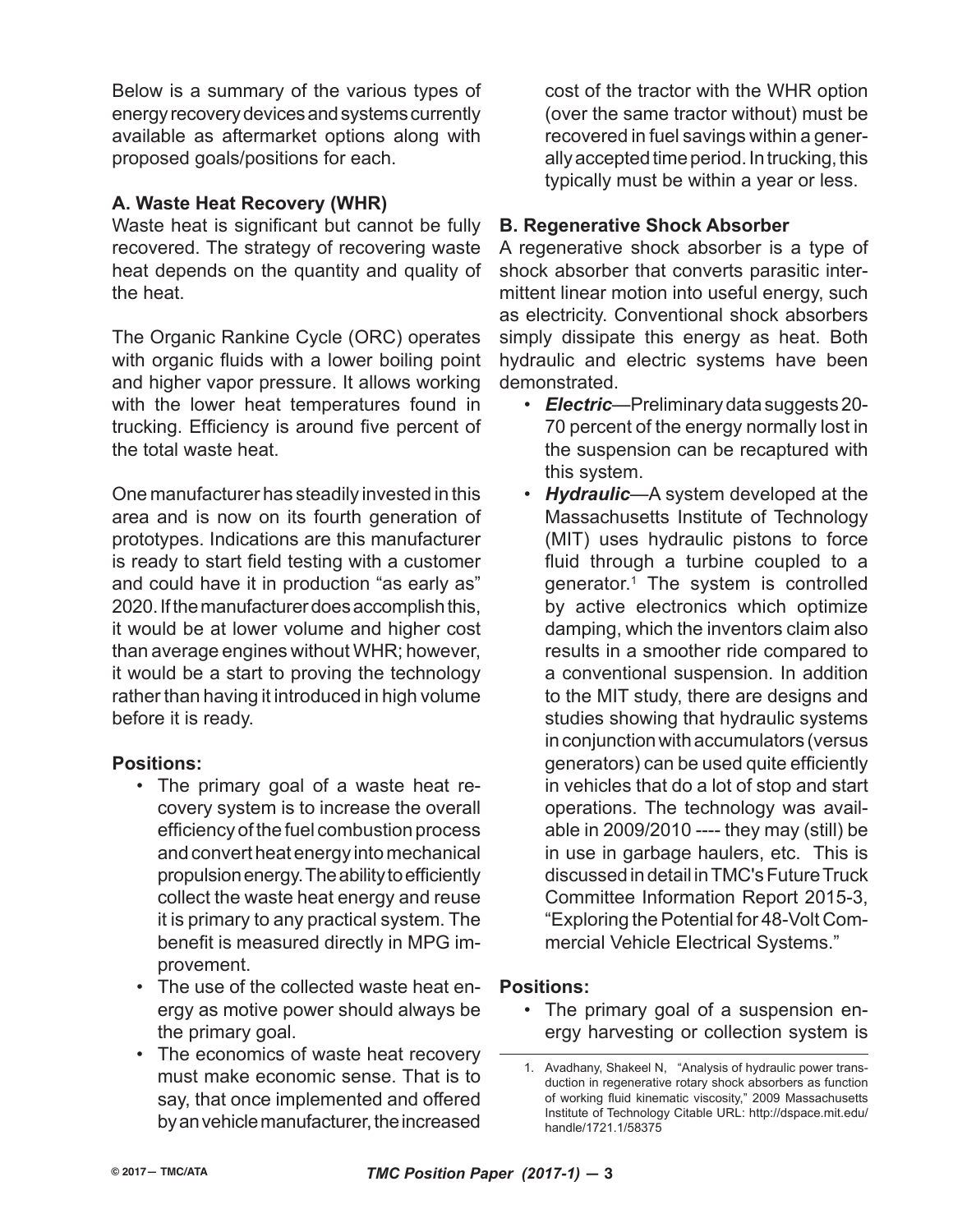to design practical systems in terms of system cost and weight. The ability to efficiently collect the energy, store it and then reuse it is primary to any practical system.

- There are two challenges:
	- Regenerative shock absorbers can be installed on tractors and trailers. There must be standardization between the two, so that trailers are not dedicated only to tractors with the same system installed.
	- Once captured, it is not clear where the energy is stored or used. If the harvested energy is immediately used for motive power, then appropriate means of interfacing to a motorized axle system or equivalent is paramount.
- Again, once implemented and offered by a vehicle manufacturer, the increased cost of the tractor/trailer with the regenerative shock absorbers (over the same tractor/trailer without) must be recovered in fuel savings within a generally accepted time period.

# **C. Piezo-Electric Vibration Energy Recovery**

One major original equipment manufacturer (OEM) is currently looking to use renewable energy from noise/sound emitted from vehicle, which is to be converted to electrical energy with the help of piezo-electric technology and stored in ultracapacitors. Automotive OEMs have discovered piezo-electric vibration energy recovery as a way to capture vibration energy which is otherwise lost.

Unfortunately, the energy output from the piezo is very low and cannot be directly used to power another electrical device (i.e., a motor); however, it is sufficient to charge a battery. For this to be efficient, the conversion efficiency of the piezo device and the charge acceptance of the battery are typically monitored.

#### **Positions:**

• This technology should be monitored in the future for any significant breakthroughs in cost or energy produced.

# **D. Regenerative Braking**

Two manufacturers are now offering regenerative braking for commercial trailers. A third offers a system for medium-duty straight trucks.

The former are intelligent systems involving two control units: one on the tractor and one on the trailer. Two of the three use ultracapacitors to store the recovered braking energy. In the case of the tractor/trailer, the trailer also has a propulsion motor/generator. In all three cases, during braking the motor/generator recovers kinetic energy that would otherwise be lost as heat and stores it in ultracapacitors or batteries. During acceleration, the tractor control unit communicates with the trailer control unit to manage the motive energy provided through a motorized axle with power stored in the ultracapacitors or batteries.

Although regenerative braking is growing in popularity in passenger cars, few if any of these systems are yet in operation in heavy duty trucks. Primary limitations are:

- Cost particularly retrofit (approximately \$25,000)
- Weight particularly when batteries are used (can be as high as 550 lbs.)
- Requirement for tractor and trailer to be compatible (and/or dedicated)
- Not yet available on new trucks

# **Positions**:

- There are two challenges:
	- Regenerative braking systems can be installed on tractors and trailers. There must be standardization between the two, so that trailers are not dedicated only to tractors with the same system installed.
	- Once captured, it is not clear where or how the energy is stored and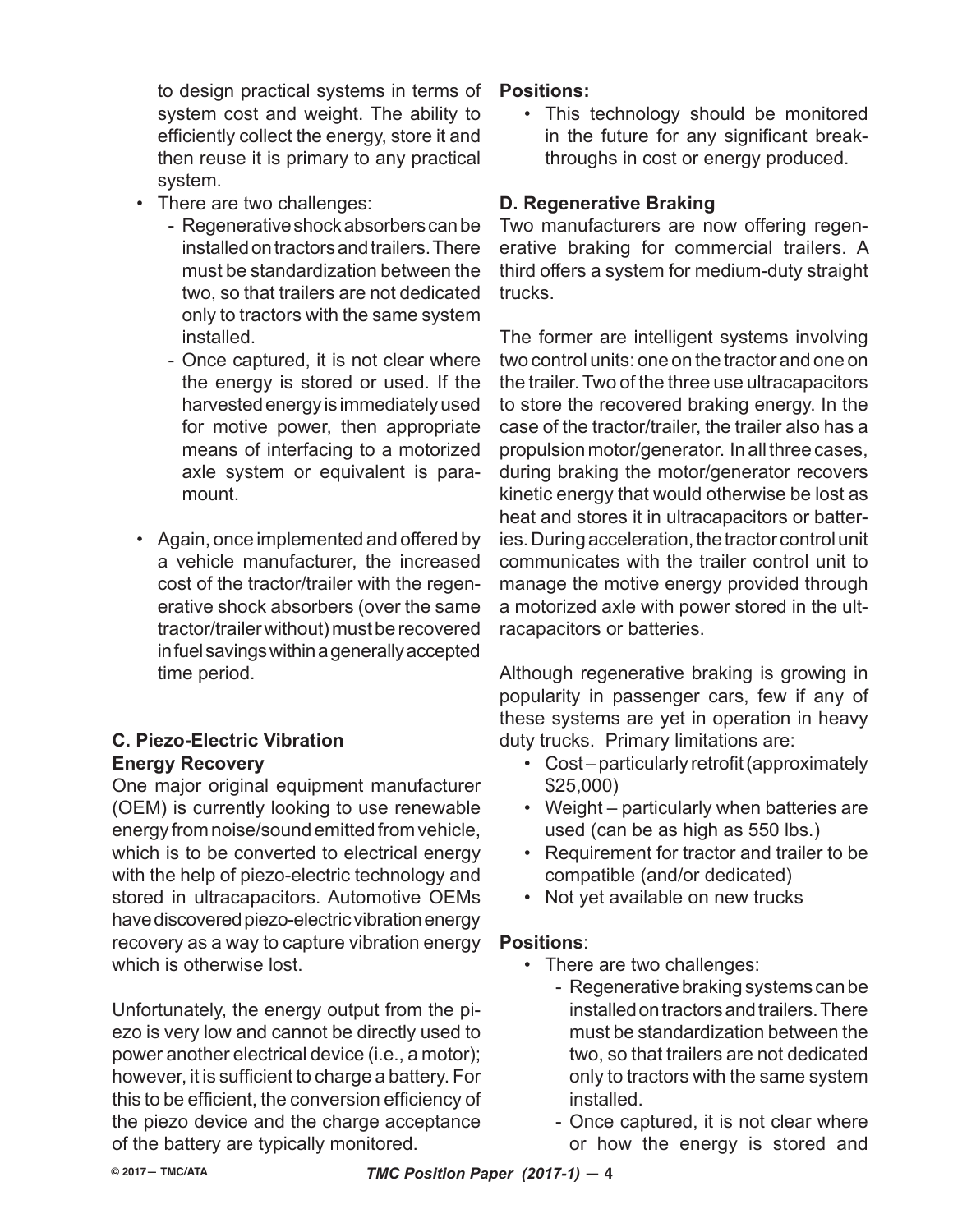used. If the harvested energy is immediately used for motive power, then appropriate means of interfacing to a motorized axle system or equivalent is paramount.

- The use of the collected energy as motive power should be a primary goal.
- As with waste heat recovery the payback or ROI must be acceptable. The increased cost of the tractor/tractor with the regenerative braking system option (over the same tractor/trailer without) must be recovered in fuel savings within a generally accepted time period. Also, this system will require cooperation between the manufacturers of tractors and trailers.

# **F. Solar Energy**

Solar is here now and well understood. Due to surface area requirements, collection panels must be installed on the roof of the trailer; there simply isn't sufficient square footage on the tractor. (This topic is addressed in greater detail in TMC RP 177, *Solar Power for Commercial Vehicles*.)

As noted earlier, the availability of energy recovery devices is creating a need for storage of recovered energy that can't be instantly re-used. The type of energy to be stored falls into three primary categories:

- High current, high burst power for cranking and starting
- Moderate to high current motive power for tractor/trailer propulsion. Rapid charging and discharging are key demands.
- Low power, high energy storage requirements for operation of sleeper loads, lighting, global positioning satellite/geofencing, computers, telematics, etc., when the engine is switched off.

The industry OEMs presently depend on lead-acid battery technology to satisfy nearly

all of the above energy and power needs. The shortcomings of battery technology are becoming apparent as the new energy capture technology creates new requirements for storage. Commercial automotive and bus manufactures globally are deploying several technologies today with various energy storage means.

#### **Goals:**

- Recognize different energy storage needs in the truck and trailer based on:
	- Charge/discharge rate
	- Total energy vs power required
	- Weight
	- Lifetime charge/discharge cycles required
- Increasing the operating voltage of the electrical/electronic systems is receiving growing attention and discussion. This is an ideal opportunity to consider multiple voltages in the truck and trailer. At the same time, different energy storage requirements can be incorporated into a new standardized system truck electrical architecture.
- Investigate and recommend storage technologies that are well suited to the current, charge, and discharge characteristics.

# **Summary/Call to Action**

As various energy recovery products and systems are brought to market, there is an increasing challenge to design, layout and connect such equipment in a logical and consistent manner. Since there is as yet little OEM involvement in energy recapture and recovery, there are few industry standards or guidelines for utilization of such equipment. The industry will become increasingly laden with conflicting designs and installation configurations that will require some level of standards to be implemented. Examples are as follows:

• Tractor/trailer interface and interconnection standards for solar, regen braking,